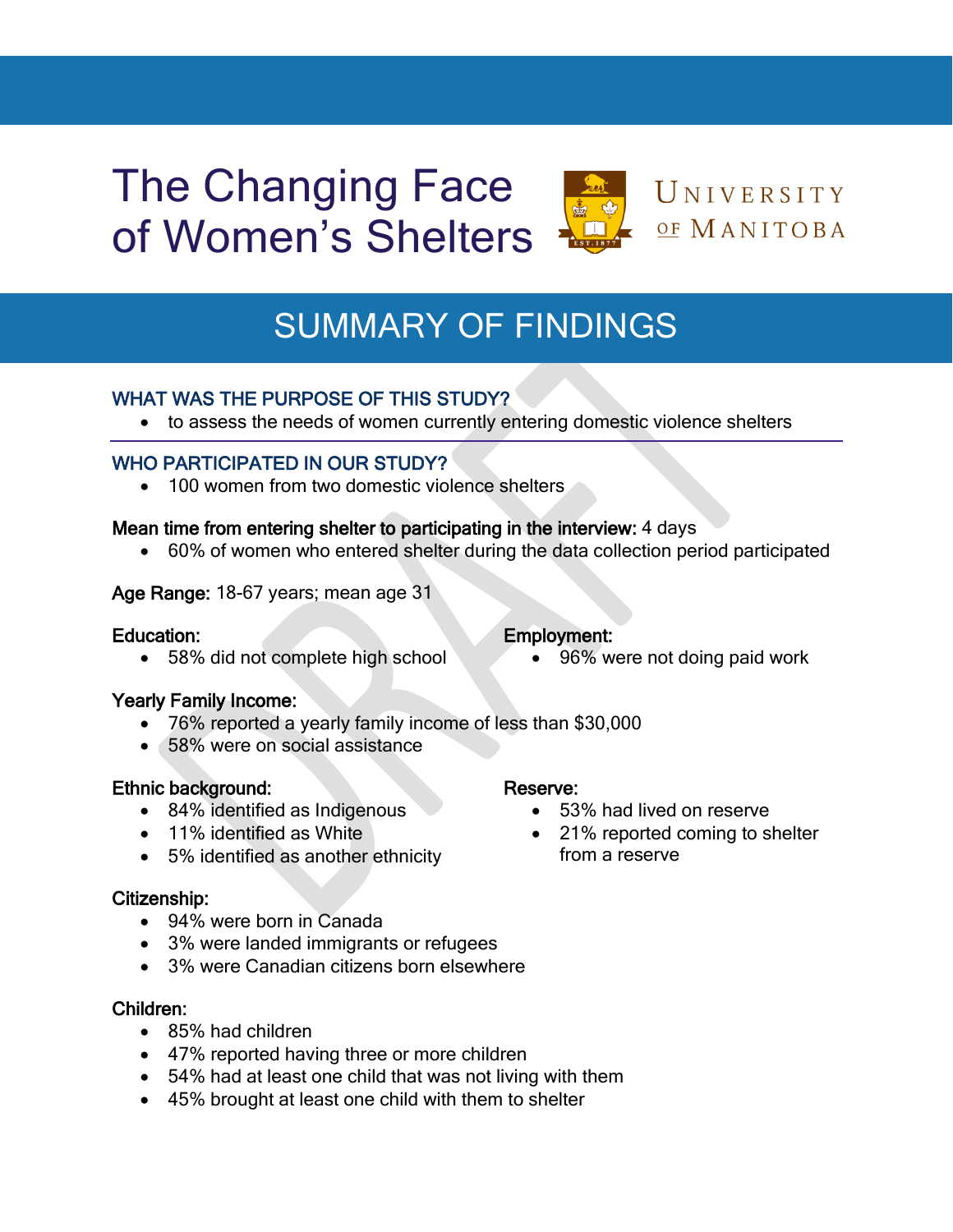### Pregnancy:

- 19% knew or suspected they were pregnant
- Another 10% were unsure if they were pregnant or not

### Justice System:

- 44% reported justice system involvement
- 38% reported that their abuser was involved in a gang
- 12% reported past gang involvement; 2% reported current involvement
- 13% reported past sex trade involvement; 2% reported current involvement

## WHAT DID WE LEARN ABOUT WOMEN'S EXPERIENCES OF VIOLENCE?

### Types of Violence Experienced:

Almost all women reported emotional abuse, verbal abuse, and controlling behaviour.

- 91% reported physical violence
- 46% reported stalking
- 40% reported sexual abuse
- 6% reported spiritual abuse
- 5% reported that their partner forced them to consume alcohol or drugs
- 3% reported that their partner withheld important medications from them



Note: 99% of the violence occurred in heterosexual relationships

## Cohabitation:

70% of women were living with their abusive partner prior to coming to shelter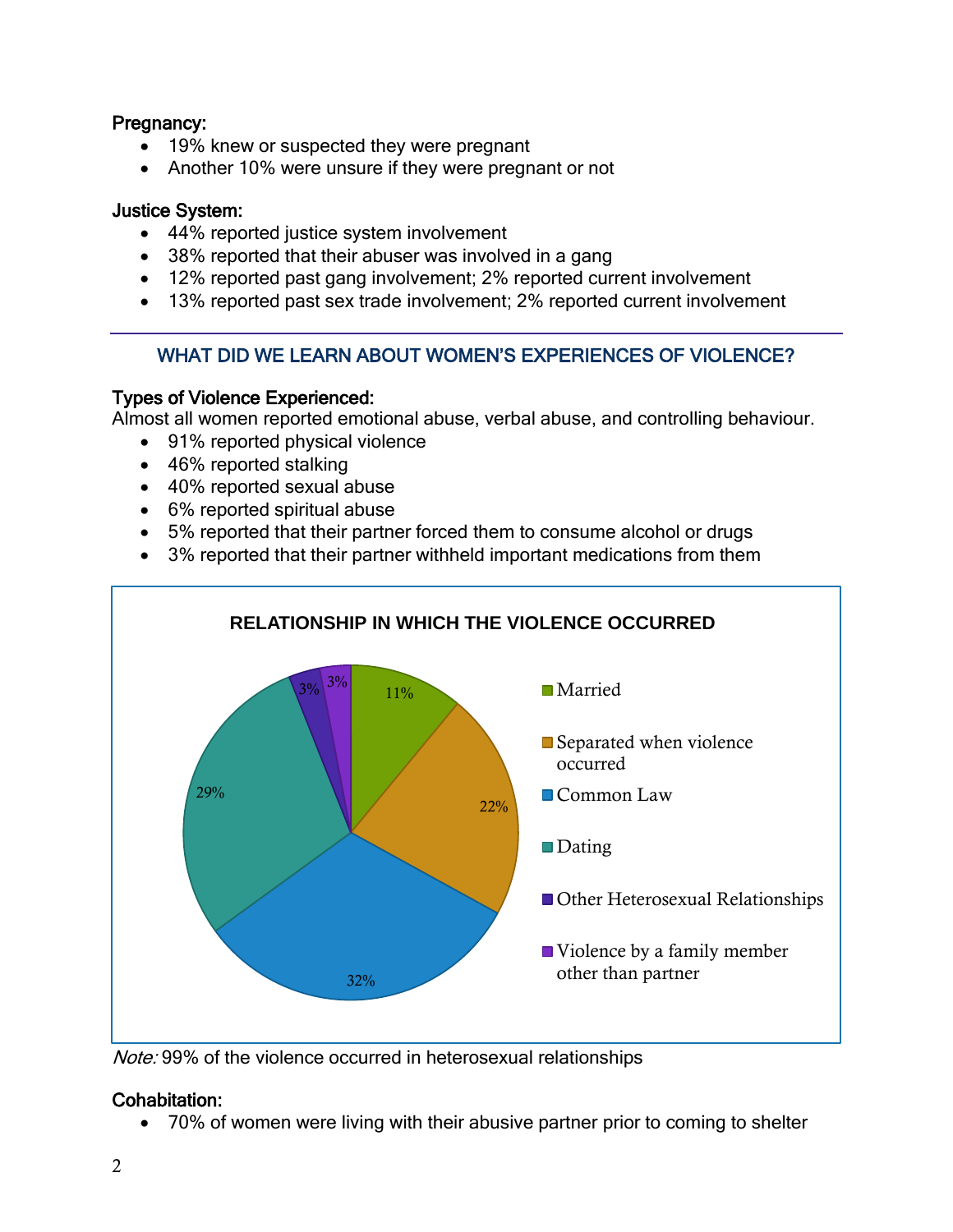## Relationship Length:

- Length of relationship ranged from 2 weeks to 30 years; mean 5 years
- Length of separation ranged from 1 week to 4 years; mean 9 months
- Length of aggression ranged from a few days to 20 years; mean 3 years

## Previous Abusive Relationships:

70% reported at least one previous abusive relationship

## Intervention:

- 61% had participated in previous counseling related to family violence
- 89% reported police intervention (range 1-50 contacts with police; mean 8.6)
- 53% reported seeking medical care for injuries inflicted by a partner (range 1-25 times that they sought medical care for injuries; mean 4)

## WHAT DID WE LEARN ABOUT WOMEN'S SHELTER USAGE?

## Entering Shelter:

- 77% stated that they entered shelter within 7 days of experiencing violence
- Length of current shelter stay ranged from 1-52 days; mean 18 days

## Previous Stays in Shelter:

• 70% reported a previous stay in shelter

## SHELTER DATA INDICATES THAT:

- 66% had previously stayed in shelter in Manitoba
	- o The mean number of prior shelter stays ranged from 1-48, mean 5.4
- Total number of days in shelter ranged from 3-334; mean 55
- Number of different shelters used ranged from 1-6; mean 2
- Women had used shelters for up to 24 years

## WHAT DID WE LEARN ABOUT WOMEN'S INVOLVEMENT WITH OTHER SOCIAL SERVICES?

## Housing:

- 40% have lived in Manitoba Housing
- Prior to coming to shelter:
	- o 67% lived in rented accommodations
	- o 21% lived with family or friends
- Immediately prior to coming to shelter:
	- $\circ$  43% were living with family or friends
	- o 8% were staying at another shelter

## Agency Involvement:

41% reported current involvement with Child and Family Services (CFS)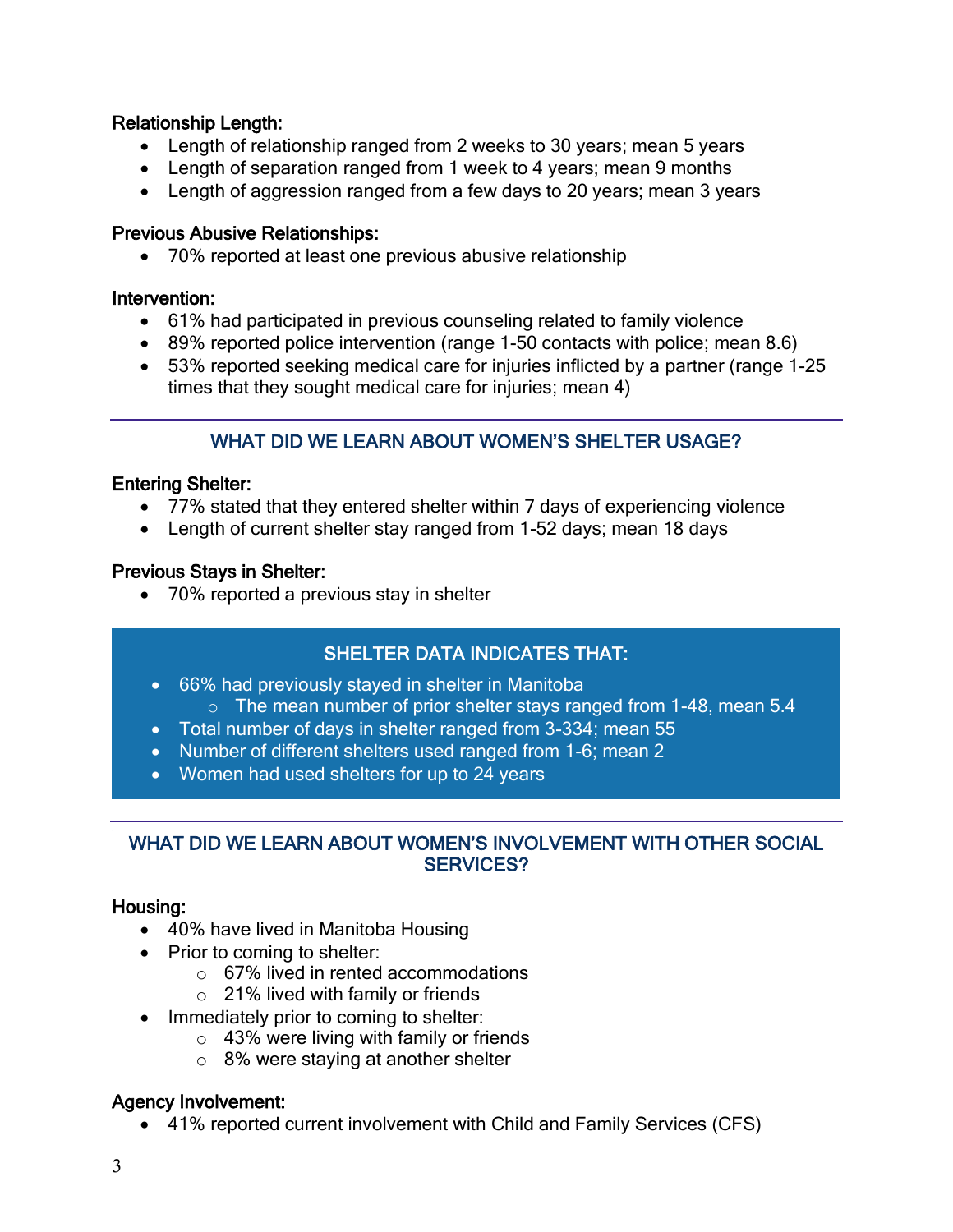- An additional 23% reported past CFS involvement
- 56% of women reported involvement with other agencies (e.g., addictions programs, Probation Services, Victim Services, Life's Journey, Legal Aid etc.)

## WHAT ARE WOMEN'S NEEDS?

### Primary Reason for Accessing Shelter:

- Fear of harm (77%)
- $\bullet$  Housing (10%)

### MOST IMPORTANT NEEDS

- Safety from their partner (92%)
- Housing (91%)
- Mental health care (46%)
- Legal help (33%)
- Help with CFS (24%)
- Help with substance use (23%)
- Physical health care (21%)
- Help with education (19%)
- Help with employment (16%)

"I hope they'll help me with housing applications and help me to become more stable with my emotions so I'm not feeling shitty all the time. I want counselling. I want to boost my self-esteem and not to feel worthless. It would be nice to have people telling you that you're a good person."

### Factors Affecting the Decision to Leave Shelter:

- Accessing housing would be the main factor in their decision to leave shelter (66%)
- Other factors influencing women's decision to leave shelter included:
	- o Feeling safe: 30%
	- o Improved Self-esteem: 26%
	- o Emotional Stability: 19%
	- o Recovery from Addictions: 13%
	- o Financial Stability: 12%
	- o Legal action taken against partner: 8%
- 76% of women reported that they would need permanent housing

## WHAT DID WE LEARN ABOUT WOMEN'S HEALTH?

## Overall Health:

- 60% reported they were living with a disability or long-term illness
	- o 24% reported both debilitating physical and mental health issues
	- o 19% reported a debilitating physical health issue only
	- $\circ$  17% reported a debilitating mental health issue only
- 56% indicated that their disability or long-term illness limited their activity
- 44% did not have a family doctor
- 65% had visited the emergency room in the past year
- 36% reported being concerned about their current physical health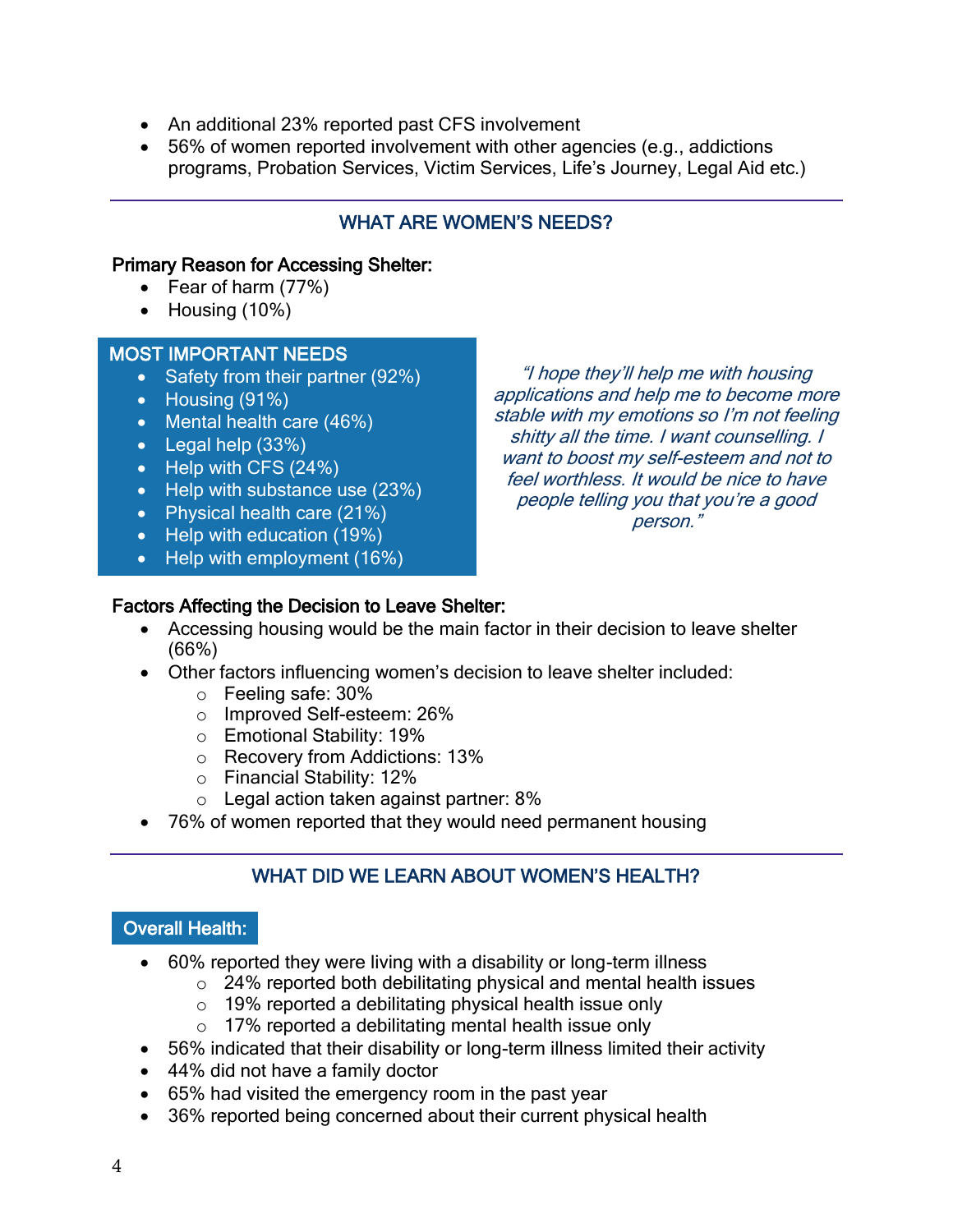## Mental Health:

- 64% acknowledged a history of mental health concerns
- 33% received mental health care from their family physician
- 31% were currently taking medication for a mental health issue
- 51% had been formally diagnosed with a mental illness
- 45% reported symptoms of anxiety, depression, or both
- 17% reported symptoms of other serious mental illnesses
- On a measure of risk for anxiety/ depression and suicidality:
	- $\circ$  6% were classified as low risk
	- o 54% were classified as moderate risk
	- $\circ$  40% were classified as high risk
- 53% of women reported being concerned about their current mental health.

#### "Sometimes I want to kill myself, like you know, I feel so depressed, overwhelmed and very confused at the same time and I just don't know what to do with myself. "

### Substance Use:

- 54% of women acknowledged a history of substance use concerns
- On a screening measure for alcohol or drug problems:
	- $\circ$  90% indicated problematic drinking in the past
	- o 40% indicated problematic drinking currently
- 24% of women reported being concerned about the current use of drugs/alcohol

## "Staying sober- I need to pull myself together because I'm falling apart."

## HOW SHELTERS HELP

Women are thankful that they have access to a shelter. They generally feel safe, comfortable, and less burdened while they are in shelter. They appreciate that shelter gives them time away from their abuser while being supported and having time to sort out their priorities.

## WOMEN APPRECIATED:

- Staff recognizing their achievements and skills
- A broad understanding of violence
- The ability to speak with the same counselor each time
- When their children had access to counseling as well
- Unstructured groups or 'sharing circles'
- The ability to smudge or speak with an Elder
- A variety of activities (e.g., beading class, yoga class, journaling materials)
- Being able to take a taxi to shelter
- Policies designed to keep them safe (e.g., zero tolerance policy, bed bug policy)
- Shelter connections to second stage housing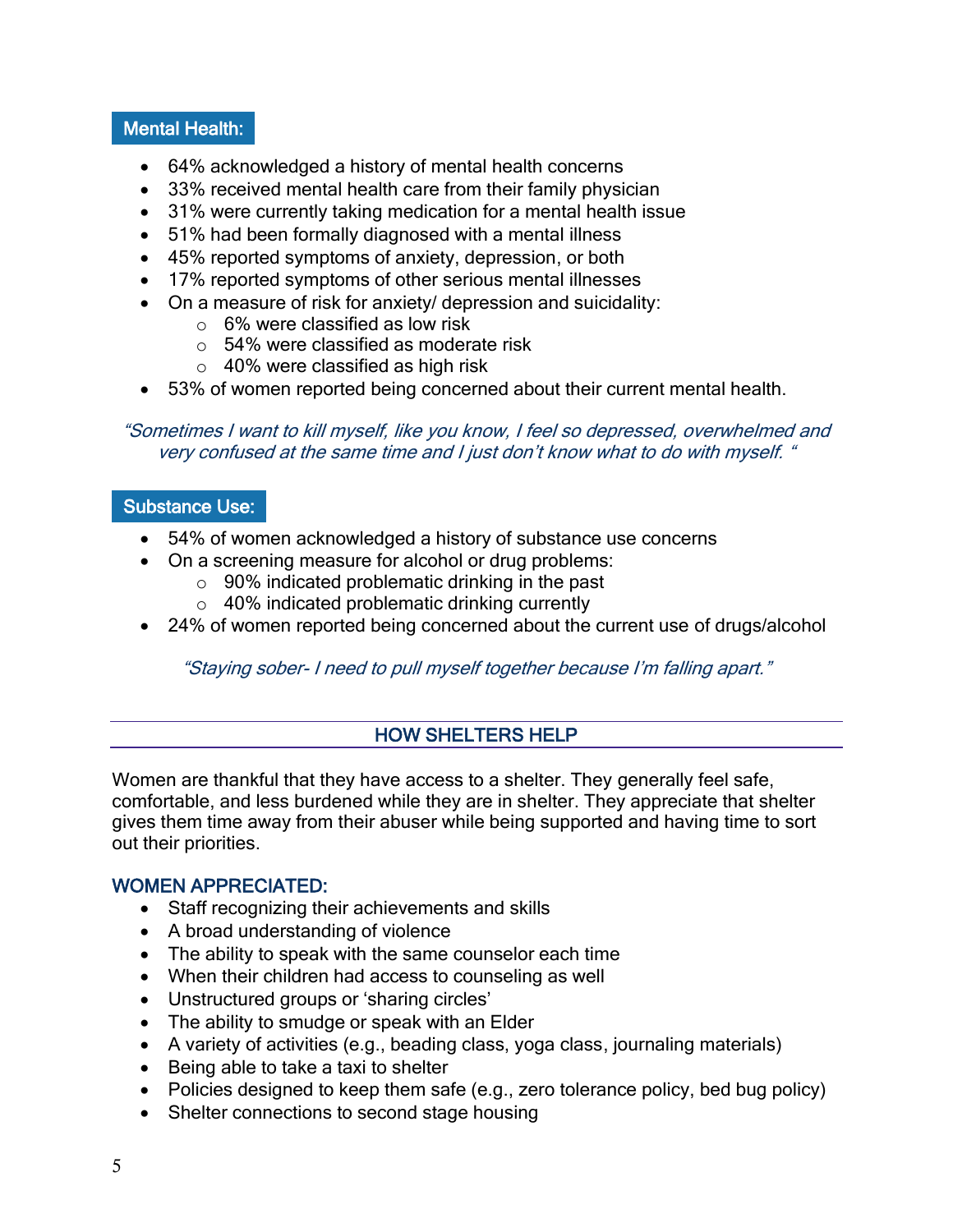### WOMEN SUGGESTED:

l.

l

- Having a private space in which to place their belongings so items are not stolen
- Supports for children including childcare and counselling
- Staff ensuring fair and equitable resident participation in chore activities
- Developing a predictable schedule that is clearly communicated to residents
- The ability to access addictions-related or CFS mandated programming in shelter
- The ability to access trained mental health professionals within shelter
- Ensuring staff can make referrals to mental health services outside of shelter
- Arranging transport to other locations (e.g., hospitals, pharmacies, law courts)
- Flexibility regarding the 30 day cap on shelter stays
- **Ensuring that there are enough staff members working**

## **CONCLUSIONS**

- I. The majority of women seeking shelter are Indigenous and poor, with many living with disabilities – Services need to integrated and address the intersections of violence, poverty, culture, and disability
- II. Most women have a history of abusive relationships, have been in shelter before, and have previously received counseling related to intimate partner violence - Shelters need to work with women to identify and address issues which put them at continued risk for violence
- III. The majority of women report mental health, physical health, and/or substance use problems; almost all women in shelter are at increased risk for anxiety, depression, and suicidality, with a large proportion classified as 'high risk' – Shelters need to examine their role in providing short-term support to address mental health and addiction issues as well as assisting women access ongoing physical, mental health, and addiction services
- IV. Lack of affordable housing is an major problem affecting women's risk for violence and their readiness to leave shelter – There is a need to work with other systems to develop a housing strategy
- V. Many women entering shelter are mothers (or pregnant), with many having involvement with Child and Family Services – Shelters need to address women's childcare needs in shelter as well as helping women make a longer-term plan to address parenting issues (including child welfare concerns)
- VI. Women perceive shelters to be very helpful but they also have ideas for improvements – There are changes in policy and services that could increase their effectiveness